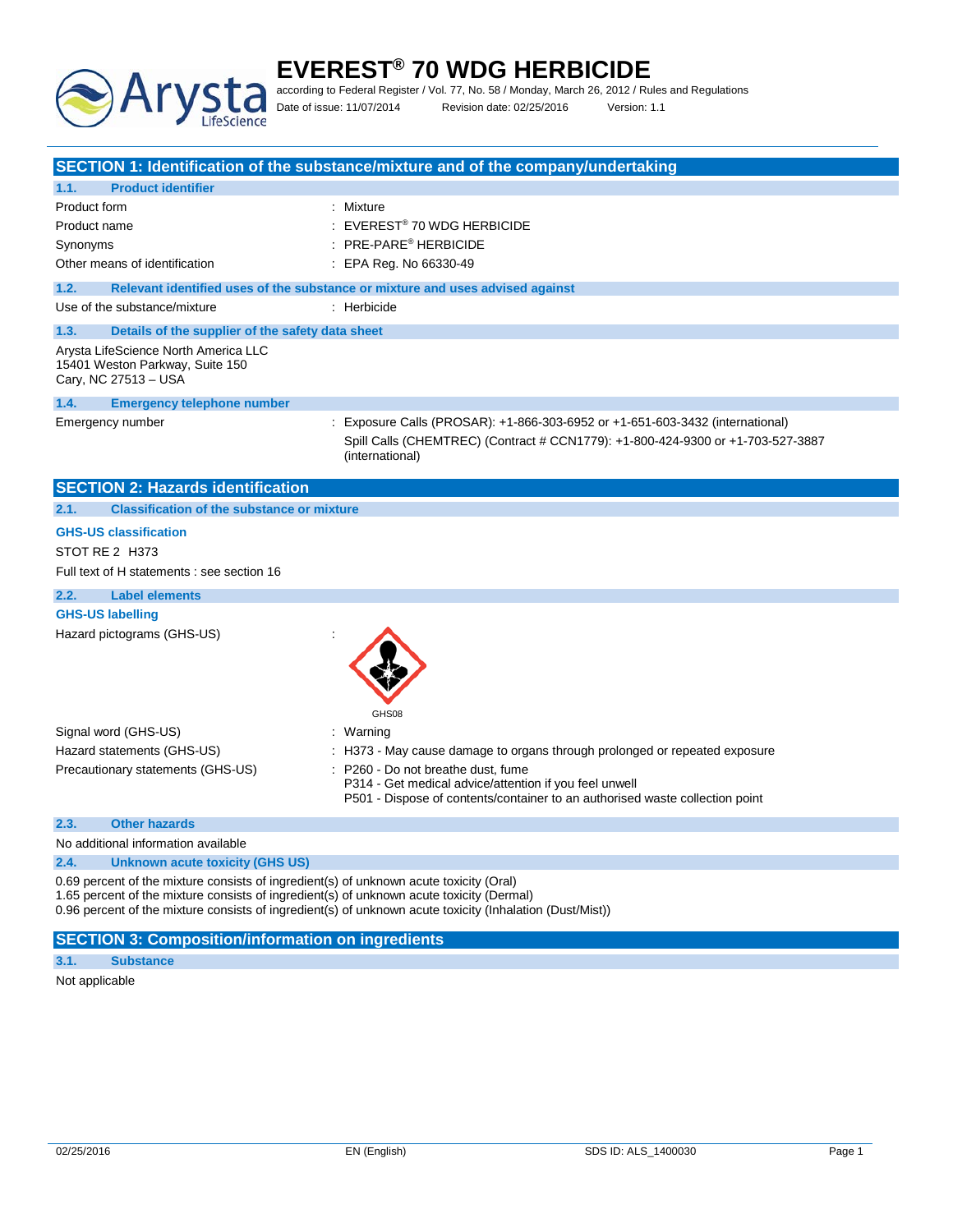### Safety Data Sheet

according to Federal Register / Vol. 77, No. 58 / Monday, March 26, 2012 / Rules and Regulations

| 3.2.<br>Mixture                                       |                           |           |                              |
|-------------------------------------------------------|---------------------------|-----------|------------------------------|
| <b>Name</b>                                           | <b>Product identifier</b> | $%$ (w/w) | <b>GHS-US classification</b> |
| Flucarbazone sodium<br>(Main constituent)             | (CAS No) 181274-17-9      | > 70      | Not classified               |
| Lignosulfonic acid, sodium salt                       | (CAS No) 8061-51-6        | $10 - 20$ | STOT RE 2. H373              |
| 5-methoxy-4-methyl-2,4-dihydro-3H-1,2,4-triazol-3-one | (CAS No) 135302-13-5      | > 0.2     | Skin Sens. 1, H317           |

**\*Chemical name, CAS number and/or exact concentration have been withheld as a trade secret**

Full text of H-statements: see section 16

| <b>SECTION 4: First aid measures</b>                                               |                                                                                                                                                                                                                               |
|------------------------------------------------------------------------------------|-------------------------------------------------------------------------------------------------------------------------------------------------------------------------------------------------------------------------------|
| 4.1.<br><b>Description of first aid measures</b>                                   |                                                                                                                                                                                                                               |
| First-aid measures general                                                         | : Never give anything by mouth to an unconscious person. If you feel unwell, seek medical<br>advice (show the label where possible).                                                                                          |
| First-aid measures after inhalation                                                | : If inhaled and if breathing is difficult, remove victim to fresh air and keep at rest in a position<br>comfortable for breathing.                                                                                           |
| First-aid measures after skin contact                                              | : Wash with plenty of soap and water. If skin irritation or rash occurs: Get medical<br>advice/attention. Wash contaminated clothing before reuse.                                                                            |
| First-aid measures after eye contact                                               | : If in eyes: Rinse cautiously with water for several minutes. Remove contact lenses, if present<br>and easy to do. Continue rinsing.                                                                                         |
| First-aid measures after ingestion                                                 | : Immediately call a POISON CENTER or doctor/physician. Drink plenty of water.                                                                                                                                                |
| 4.2.<br>Most important symptoms and effects, both acute and delayed                |                                                                                                                                                                                                                               |
| Symptoms/injuries                                                                  | : Causes damage to organs through prolonged or repeated exposure.                                                                                                                                                             |
| Symptoms/injuries after inhalation                                                 | May cause irritation of the mucous membranes.                                                                                                                                                                                 |
| Symptoms/injuries after eye contact                                                | : May cause slight irritation.                                                                                                                                                                                                |
|                                                                                    |                                                                                                                                                                                                                               |
| 4.3.<br>Indication of any immediate medical attention and special treatment needed |                                                                                                                                                                                                                               |
| Treat symptomatically.                                                             |                                                                                                                                                                                                                               |
| <b>SECTION 5: Firefighting measures</b>                                            |                                                                                                                                                                                                                               |
| 5.1.<br><b>Extinguishing media</b>                                                 |                                                                                                                                                                                                                               |
| Suitable extinguishing media                                                       | : Carbon dioxide. Dry powder. Foam. Water fog.                                                                                                                                                                                |
| Unsuitable extinguishing media                                                     | : None known.                                                                                                                                                                                                                 |
| 5.2.<br>Special hazards arising from the substance or mixture                      |                                                                                                                                                                                                                               |
| Fire hazard                                                                        | : No particular fire or explosion hazard.                                                                                                                                                                                     |
| Reactivity                                                                         | : No dangerous reactions known.                                                                                                                                                                                               |
|                                                                                    |                                                                                                                                                                                                                               |
| 5.3.<br><b>Advice for firefighters</b>                                             |                                                                                                                                                                                                                               |
| Firefighting instructions                                                          | : Cool adjacent structures and containers with water spray to protect and prevent ignition.<br>Exercise caution when fighting any chemical fire. Do not allow run-off from fire fighting to enter<br>drains or water courses. |
| Protection during firefighting                                                     | Do not enter fire area without proper protective equipment, including respiratory protection. Use<br>self-contained breathing apparatus. Wear fire/flame resistant/retardant clothing.                                        |
| <b>SECTION 6: Accidental release measures</b>                                      |                                                                                                                                                                                                                               |
| Personal precautions, protective equipment and emergency procedures<br>6.1.        |                                                                                                                                                                                                                               |
| General measures                                                                   | : Avoid contact with skin and eyes. Avoid creating or spreading dust.                                                                                                                                                         |
|                                                                                    |                                                                                                                                                                                                                               |
| 6.1.1.<br>For non-emergency personnel                                              |                                                                                                                                                                                                                               |
| Protective equipment                                                               | : Dust impervious gloves.                                                                                                                                                                                                     |
| Emergency procedures                                                               | Evacuate unnecessary personnel.                                                                                                                                                                                               |
| 6.1.2.<br>For emergency responders                                                 |                                                                                                                                                                                                                               |
| Protective equipment                                                               | : Dust impervious gloves.                                                                                                                                                                                                     |
| Emergency procedures                                                               | : Ventilate area.                                                                                                                                                                                                             |
| 6.2.<br><b>Environmental precautions</b>                                           |                                                                                                                                                                                                                               |
| Prevent entry to sewers and public waters.                                         |                                                                                                                                                                                                                               |
| 6.3.<br>Methods and material for containment and cleaning up                       |                                                                                                                                                                                                                               |
| For containment                                                                    | : Sweep or shovel into suitable containers. Avoid generating dust.                                                                                                                                                            |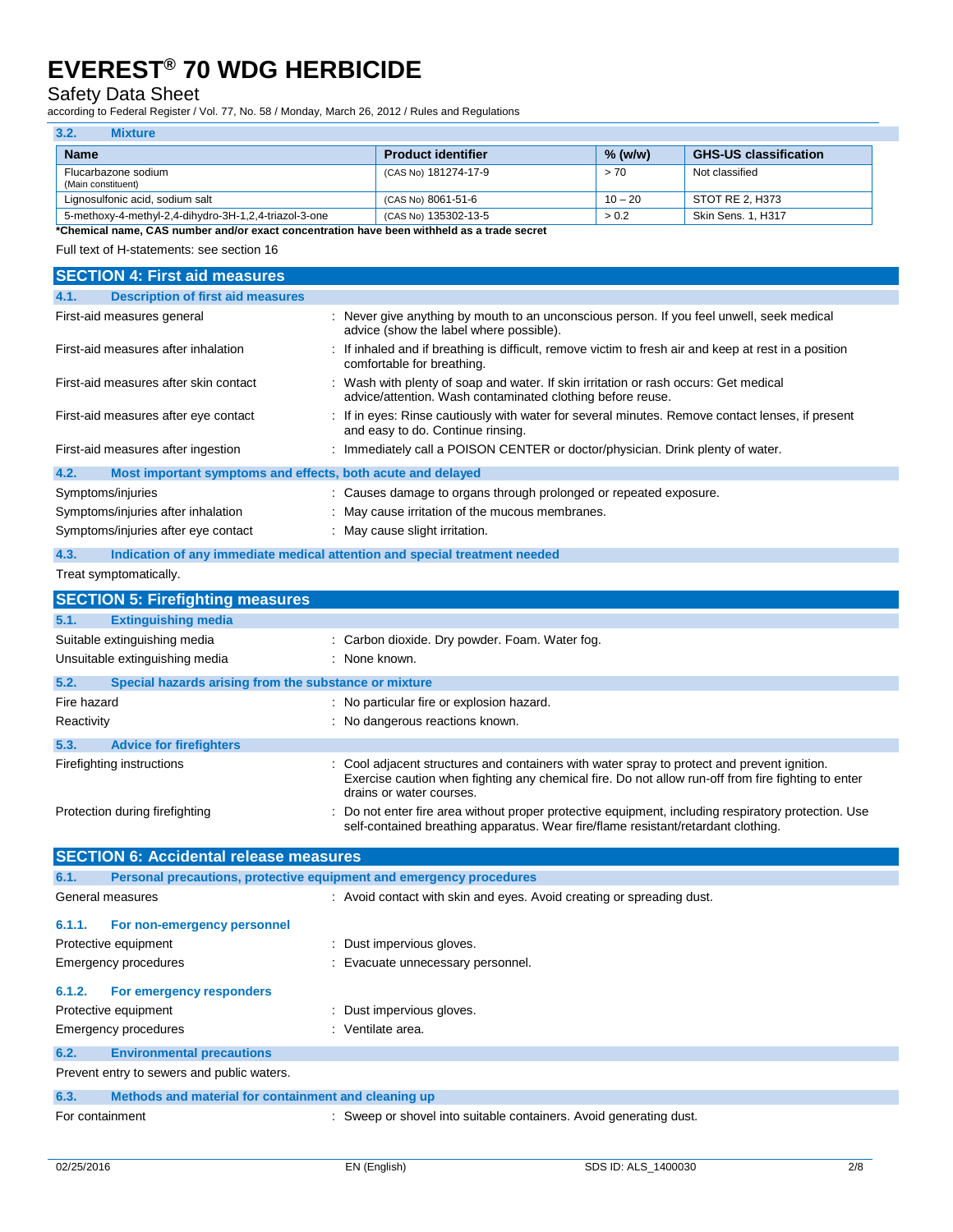Safety Data Sheet

according to Federal Register / Vol. 77, No. 58 / Monday, March 26, 2012 / Rules and Regulations

Methods for cleaning up **intercovery**, flush area with water. Clean surface thoroughly to remove residual contamination. Take up in non-combustible absorbent material and shove into container for disposal.

#### **6.4. Reference to other sections**

Section 13: disposal information. Section 7: safe handling. Section 8: personal protective equipment.

| <b>SECTION 7: Handling and storage</b>                                                                                                                                                                                                                            |                                                                                                                                                                          |                                                                   |                                                                                                      |
|-------------------------------------------------------------------------------------------------------------------------------------------------------------------------------------------------------------------------------------------------------------------|--------------------------------------------------------------------------------------------------------------------------------------------------------------------------|-------------------------------------------------------------------|------------------------------------------------------------------------------------------------------|
| 7.1.                                                                                                                                                                                                                                                              |                                                                                                                                                                          |                                                                   |                                                                                                      |
| <b>Precautions for safe handling</b><br>Precautions for safe handling<br>: Avoid breathing dust.                                                                                                                                                                  |                                                                                                                                                                          |                                                                   |                                                                                                      |
| : Contaminated work clothing should not be allowed out of the workplace. Wash contaminated<br>Hygiene measures<br>clothing before reuse. Wash hands and other exposed areas with mild soap and water before<br>eating, drinking or smoking and when leaving work. |                                                                                                                                                                          |                                                                   |                                                                                                      |
| 7.2.                                                                                                                                                                                                                                                              |                                                                                                                                                                          | Conditions for safe storage, including any incompatibilities      |                                                                                                      |
| Storage conditions                                                                                                                                                                                                                                                | : Do not store near food, foodstuffs, drugs, or potable water supplies. Store in a dry, cool and<br>well-ventilated place.                                               |                                                                   |                                                                                                      |
| Incompatible products                                                                                                                                                                                                                                             |                                                                                                                                                                          | : None known.                                                     |                                                                                                      |
| 7.3.<br>Specific end use(s)                                                                                                                                                                                                                                       |                                                                                                                                                                          |                                                                   |                                                                                                      |
| Herbicide.                                                                                                                                                                                                                                                        |                                                                                                                                                                          |                                                                   |                                                                                                      |
| <b>SECTION 8: Exposure controls/personal protection</b>                                                                                                                                                                                                           |                                                                                                                                                                          |                                                                   |                                                                                                      |
| 8.1.<br><b>Control parameters</b>                                                                                                                                                                                                                                 |                                                                                                                                                                          |                                                                   |                                                                                                      |
| <b>EVEREST<sup>®</sup> 70 WDG HERBICIDE</b>                                                                                                                                                                                                                       |                                                                                                                                                                          |                                                                   |                                                                                                      |
| ACGIH                                                                                                                                                                                                                                                             | Not applicable                                                                                                                                                           |                                                                   |                                                                                                      |
| OSHA                                                                                                                                                                                                                                                              | Not applicable                                                                                                                                                           |                                                                   |                                                                                                      |
| Flucarbazone sodium (181274-17-9)                                                                                                                                                                                                                                 |                                                                                                                                                                          |                                                                   |                                                                                                      |
| <b>ACGIH</b>                                                                                                                                                                                                                                                      | Not applicable                                                                                                                                                           |                                                                   |                                                                                                      |
| OSHA                                                                                                                                                                                                                                                              | Not applicable                                                                                                                                                           |                                                                   |                                                                                                      |
| 5-methoxy-4-methyl-2,4-dihydro-3H-1,2,4-triazol-3-one (135302-13-5)                                                                                                                                                                                               |                                                                                                                                                                          |                                                                   |                                                                                                      |
| ACGIH                                                                                                                                                                                                                                                             | Not applicable                                                                                                                                                           |                                                                   |                                                                                                      |
| OSHA                                                                                                                                                                                                                                                              | Not applicable                                                                                                                                                           |                                                                   |                                                                                                      |
|                                                                                                                                                                                                                                                                   |                                                                                                                                                                          |                                                                   |                                                                                                      |
| Lignosulfonic acid, sodium salt (8061-51-6)<br><b>ACGIH</b>                                                                                                                                                                                                       |                                                                                                                                                                          |                                                                   |                                                                                                      |
|                                                                                                                                                                                                                                                                   | ACGIH TWA (mg/m <sup>3</sup> )<br>10 mg/m <sup>3</sup> (Inhalable particulates not otherwise<br>specified); 3 mg/m3 (Respirable particulates not<br>otherwise specified) |                                                                   |                                                                                                      |
| OSHA                                                                                                                                                                                                                                                              | Not applicable                                                                                                                                                           |                                                                   |                                                                                                      |
| 8.2.<br><b>Exposure controls</b>                                                                                                                                                                                                                                  |                                                                                                                                                                          |                                                                   |                                                                                                      |
| Appropriate engineering controls                                                                                                                                                                                                                                  |                                                                                                                                                                          | exhaust or general room ventilation to minimize exposure to dust. | : Avoid dispersal of dust in the air (ie, clearing dust surfaces with compressed air). Provide local |
| Personal protective equipment                                                                                                                                                                                                                                     |                                                                                                                                                                          | : Avoid all unnecessary exposure.                                 |                                                                                                      |
| Hand protection                                                                                                                                                                                                                                                   | : Wear dust impervious gloves.                                                                                                                                           |                                                                   |                                                                                                      |
| Eye protection                                                                                                                                                                                                                                                    | In case of dust production: protective goggles                                                                                                                           |                                                                   |                                                                                                      |
| : In case of inadequate ventilation wear respiratory protection. Use air-purifying respirator<br>Respiratory protection<br>equipped with particulate filtering cartridges.                                                                                        |                                                                                                                                                                          |                                                                   |                                                                                                      |
| <b>SECTION 9: Physical and chemical properties</b>                                                                                                                                                                                                                |                                                                                                                                                                          |                                                                   |                                                                                                      |
| 9.1.<br>Information on basic physical and chemical properties                                                                                                                                                                                                     |                                                                                                                                                                          |                                                                   |                                                                                                      |
| Physical state                                                                                                                                                                                                                                                    |                                                                                                                                                                          | : Solid                                                           |                                                                                                      |
| Appearance                                                                                                                                                                                                                                                        |                                                                                                                                                                          | granules.                                                         |                                                                                                      |
| Colour<br>tan                                                                                                                                                                                                                                                     |                                                                                                                                                                          |                                                                   |                                                                                                      |
| Odour<br>slight unpleasant musty rancid odor                                                                                                                                                                                                                      |                                                                                                                                                                          |                                                                   |                                                                                                      |
| : No data available<br>Odour threshold                                                                                                                                                                                                                            |                                                                                                                                                                          |                                                                   |                                                                                                      |
| : 7 - 8 (5% aqueous suspension $@$ 25 °C)<br>рH                                                                                                                                                                                                                   |                                                                                                                                                                          |                                                                   |                                                                                                      |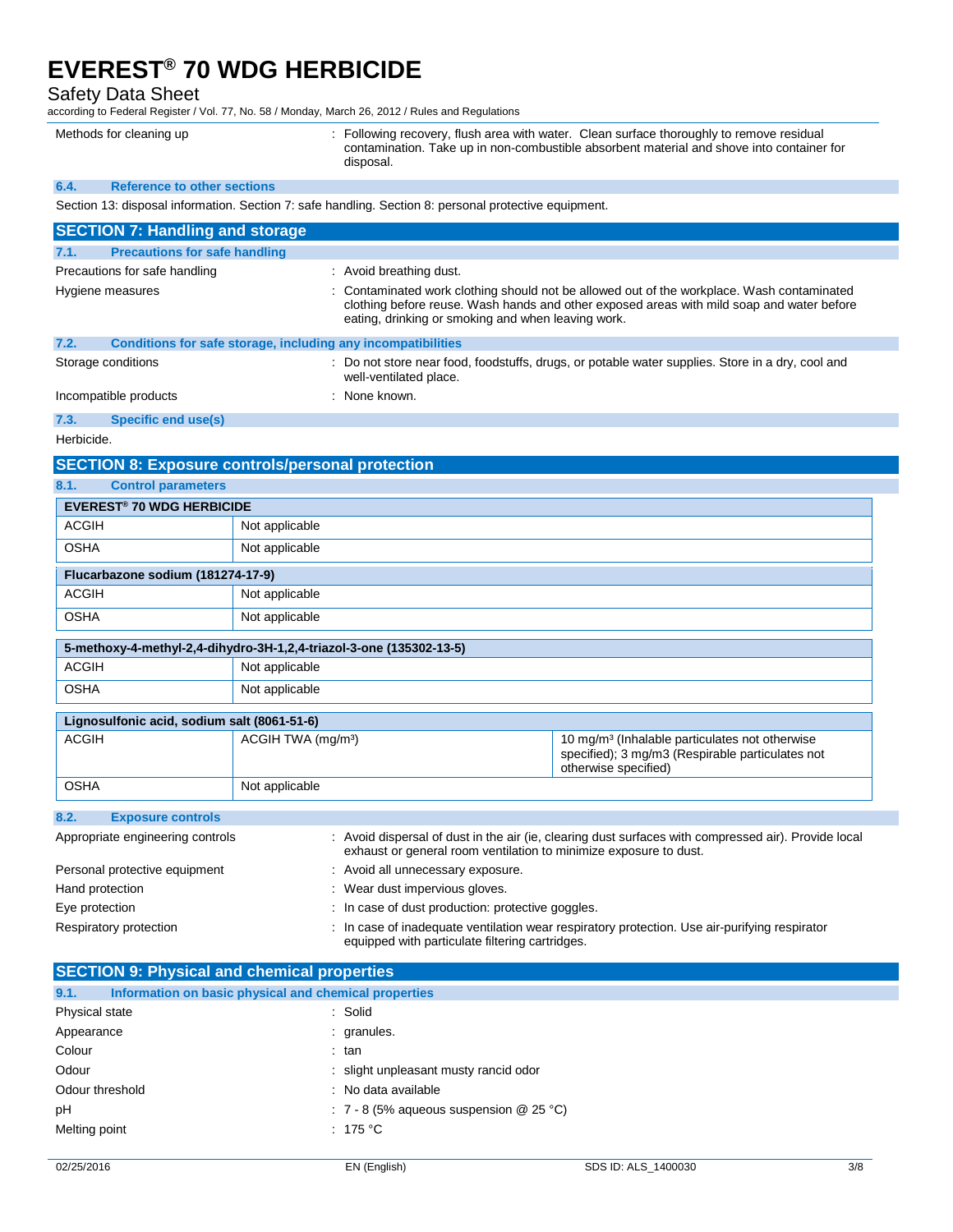### Safety Data Sheet

according to Federal Register / Vol. 77, No. 58 / Monday, March 26, 2012 / Rules and Regulations

| Freezing point                              | : 175 $^{\circ}$ C |
|---------------------------------------------|--------------------|
| Boiling point                               | No data available  |
| Flash point                                 | No data available  |
| Relative evaporation rate (butyl acetate=1) | No data available  |
| Flammability (solid, gas)                   | No data available  |
| <b>Explosive limits</b>                     | No data available  |
| <b>Explosive properties</b>                 | No data available  |
| Oxidising properties                        | No data available  |
| Vapour pressure                             | No data available  |
| Relative density                            | No data available  |
| Relative vapour density at 20 °C            | No data available  |
| Density                                     | $0.46 - 0.54$ g/ml |
| Solubility                                  | water dispersible. |
| Log Pow                                     | No data available  |
| Log Kow                                     | No data available  |
| Auto-ignition temperature                   | No data available  |
| Decomposition temperature                   | No data available  |
| Viscosity                                   | No data available  |
| Viscosity, kinematic                        | No data available  |
| Viscosity, dynamic                          | No data available  |
|                                             |                    |

#### **9.2. Other information**

No additional information available

|                                 | <b>SECTION 10: Stability and reactivity</b>                         |                                    |
|---------------------------------|---------------------------------------------------------------------|------------------------------------|
| 10.1.<br><b>Reactivity</b>      |                                                                     |                                    |
| No dangerous reactions known.   |                                                                     |                                    |
| 10.2.                           | <b>Chemical stability</b>                                           |                                    |
| Stable under normal conditions. |                                                                     |                                    |
| 10.3.                           | <b>Possibility of hazardous reactions</b>                           |                                    |
|                                 | Hazardous polymerization will not occur.                            |                                    |
| 10.4.                           | <b>Conditions to avoid</b>                                          |                                    |
| None known.                     |                                                                     |                                    |
| 10.5.                           | <b>Incompatible materials</b>                                       |                                    |
| None known.                     |                                                                     |                                    |
| 10.6.                           | <b>Hazardous decomposition products</b>                             |                                    |
|                                 | No dangerous decomposition products known.                          |                                    |
|                                 | <b>SECTION 11: Toxicological information</b>                        |                                    |
| 11.1.                           | <b>Information on toxicological effects</b>                         |                                    |
| Likely routes of exposure       |                                                                     | : Skin and eye contact; Inhalation |
| Acute toxicity                  |                                                                     | : Not classified                   |
|                                 | <b>EVEREST<sup>®</sup> 70 WDG HERBICIDE</b>                         |                                    |
| LD50 oral rat                   |                                                                     | > 5000 mg/kg                       |
| LD50 dermal rat                 |                                                                     | > 2000 mg/kg                       |
| LC50 inhalation rat (mg/l)      |                                                                     | $> 5.133$ mg/l/4h                  |
|                                 | Flucarbazone sodium (181274-17-9)                                   |                                    |
| LD50 oral rat                   |                                                                     | > 5000 mg/kg                       |
| LD50 dermal rat                 |                                                                     | > 5000 mg/kg                       |
| LC50 inhalation rat (mg/l)      |                                                                     | $> 5.13$ mg/l/4h                   |
|                                 | 5-methoxy-4-methyl-2,4-dihydro-3H-1,2,4-triazol-3-one (135302-13-5) |                                    |

LD50 oral rat  $\vert$  > 2500 mg/kg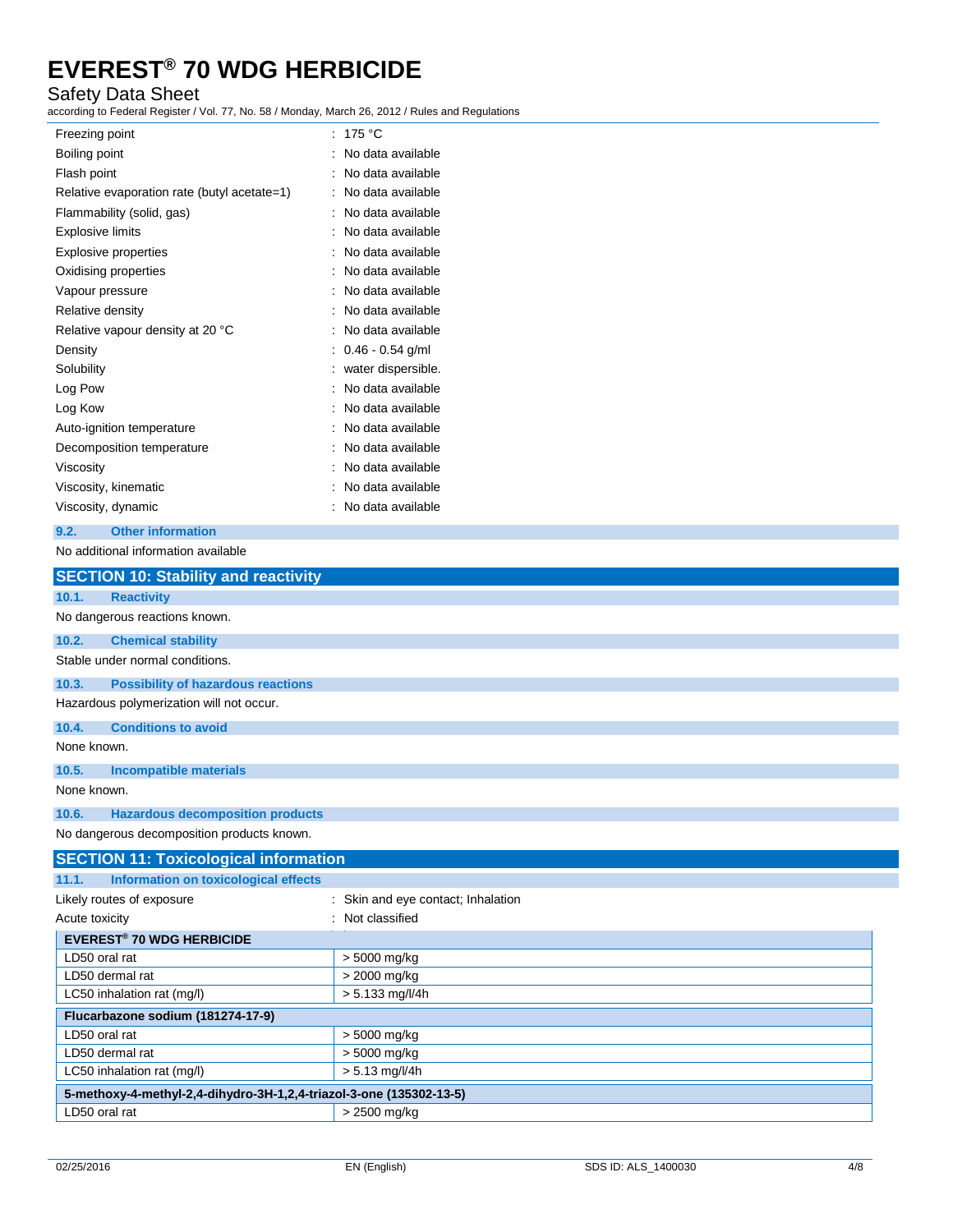### Safety Data Sheet

according to Federal Register / Vol. 77, No. 58 / Monday, March 26, 2012 / Rules and Regulations

| Lignosulfonic acid, sodium salt (8061-51-6)           |                                                                      |
|-------------------------------------------------------|----------------------------------------------------------------------|
| LD50 oral rat                                         | > 12000 mg/kg                                                        |
| Skin corrosion/irritation                             | : Not classified                                                     |
|                                                       | (Non-irritating to skin in rabbits)                                  |
| Serious eye damage/irritation                         | : Not classified                                                     |
|                                                       | (Slightly irritating to eyes)                                        |
| Respiratory or skin sensitisation                     | Not classified.                                                      |
|                                                       | (No sensitizing reaction was observed for guinea pigs)               |
| Germ cell mutagenicity                                | : Not classified                                                     |
| Carcinogenicity                                       | : Not classified                                                     |
| Reproductive toxicity                                 | Not classified                                                       |
| Specific target organ toxicity (single exposure)      | : Not classified                                                     |
| Specific target organ toxicity (repeated<br>exposure) | : May cause damage to organs through prolonged or repeated exposure. |
| Aspiration hazard                                     | : Not classified                                                     |
| Symptoms/injuries after inhalation                    | : May cause irritation of the mucous membranes.                      |
| Symptoms/injuries after eye contact                   | : May cause slight irritation.                                       |

### **SECTION 12: Ecological information**

| Flucarbazone sodium (181274-17-9)                                   |                                                                                 |
|---------------------------------------------------------------------|---------------------------------------------------------------------------------|
| LC50 fish 1                                                         | > 96.7 mg/l 96 h oncorhynchus mykiss                                            |
| LC50 other aquatic organisms 1                                      | 6.4 mg/l 96 h green algae                                                       |
| EC50 Daphnia 1                                                      | 38.8 mg/l 48 h                                                                  |
| LC50 fish 2                                                         | > 99.3 mg/l 96 h bluehill                                                       |
| 5-methoxy-4-methyl-2,4-dihydro-3H-1,2,4-triazol-3-one (135302-13-5) |                                                                                 |
| LC50 fish 1                                                         | $> 100$ mg/l                                                                    |
| Lignosulfonic acid, sodium salt (8061-51-6)                         |                                                                                 |
| LC50 fish 1                                                         | 361 ppm 96h Pimephales promelas                                                 |
| 12.2.<br><b>Persistence and degradability</b>                       |                                                                                 |
| Lignosulfonic acid, sodium salt (8061-51-6)                         |                                                                                 |
| Persistence and degradability                                       | Biodegrades slowly.                                                             |
| Biochemical oxygen demand (BOD)                                     | $0.021$ g O <sub>2</sub> /g substance (5 day/day); $0.043$ g O2/g (30 day/days) |
| 12.3.<br><b>Bioaccumulative potential</b>                           |                                                                                 |
| Flucarbazone sodium (181274-17-9)                                   |                                                                                 |
| Bioconcentration factor (BCF REACH)                                 | 3 (estimated)                                                                   |
| 12.4.<br><b>Mobility in soil</b>                                    |                                                                                 |
| Flucarbazone sodium (181274-17-9)                                   |                                                                                 |
| Mobility in soil                                                    | mobile in soil; $Koc = 36$ (estimated)                                          |
| 12.5.<br><b>Other adverse effects</b>                               |                                                                                 |

No additional information available

| <b>SECTION 13: Disposal considerations</b>                        |                                                                                                                                                               |
|-------------------------------------------------------------------|---------------------------------------------------------------------------------------------------------------------------------------------------------------|
| 13.1.<br>Waste treatment methods                                  |                                                                                                                                                               |
| Sewage disposal recommendations<br>Waste disposal recommendations | : Do not dispose of waste into sewer.<br>Dispose in a safe manner in accordance with local/national regulations. Disposal via<br>incineration is recommended. |

### **SECTION 14: Transport information**

**Department of Transportation (DOT)**

In accordance with DOT

Not considered a dangerous good for transport regulations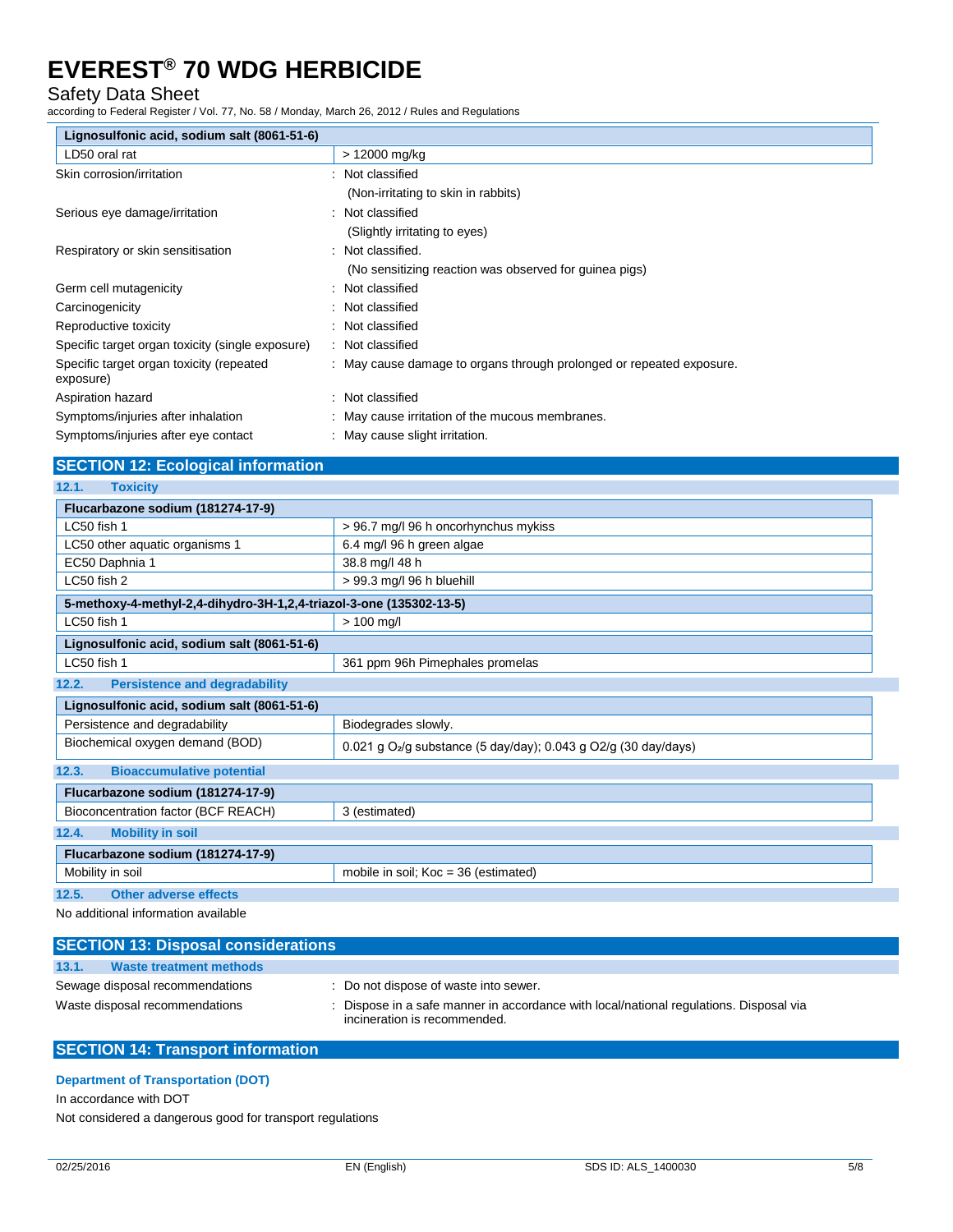Safety Data Sheet

according to Federal Register / Vol. 77, No. 58 / Monday, March 26, 2012 / Rules and Regulations

### **Additional information**

|  | Other information |
|--|-------------------|
|--|-------------------|

: No supplementary information available.

#### **ADR**

No additional information available

#### **Transport by sea**

| <b>IMDG</b>                       |                    |
|-----------------------------------|--------------------|
| Transport hazard class(es) (IMDG) | $:$ Not applicable |
| Marine pollutant                  | ٠<br>٠             |
| <b>Air transport</b>              |                    |
| IATA                              |                    |

| Transport hazard class(es) (IATA) | $:$ Not applicable |
|-----------------------------------|--------------------|
| Marine pollutant                  |                    |

| <b>SECTION 15: Regulatory information</b>                                     |                                                                                                                                                                                                           |
|-------------------------------------------------------------------------------|-----------------------------------------------------------------------------------------------------------------------------------------------------------------------------------------------------------|
| 15.1. US Federal regulations                                                  |                                                                                                                                                                                                           |
| Flucarbazone sodium (181274-17-9)                                             |                                                                                                                                                                                                           |
| Not listed on the United States TSCA (Toxic Substances Control Act) inventory |                                                                                                                                                                                                           |
| 5-methoxy-4-methyl-2,4-dihydro-3H-1,2,4-triazol-3-one (135302-13-5)           |                                                                                                                                                                                                           |
| Listed on the United States TSCA (Toxic Substances Control Act) inventory     |                                                                                                                                                                                                           |
| Lignosulfonic acid, sodium salt (8061-51-6)                                   |                                                                                                                                                                                                           |
| Listed on the United States TSCA (Toxic Substances Control Act) inventory     |                                                                                                                                                                                                           |
| EPA TSCA Regulatory Flag                                                      | XU - XU - indicates a substance exempt from reporting under the Inventory Update Reporting<br>Rule, i.e., Partial Updating of the TSCA Inventory Data Base Production and Site Reports (40<br>CFR 710(C)) |

#### **15.2. International regulations**

#### **CANADA**

**Flucarbazone sodium (181274-17-9)** Not listed on the Canadian DSL (Domestic Substances List) inventory

**5-methoxy-4-methyl-2,4-dihydro-3H-1,2,4-triazol-3-one (135302-13-5)**

Listed on the Canadian NDSL (Non-Domestic Substances List)

#### **Lignosulfonic acid, sodium salt (8061-51-6)**

Listed on the Canadian DSL (Domestic Substances List) inventory

#### **EU-Regulations**

**Flucarbazone sodium (181274-17-9)**

Not listed on the EEC inventory EINECS (European Inventory of Existing Commercial Chemical Substances)

#### **5-methoxy-4-methyl-2,4-dihydro-3H-1,2,4-triazol-3-one (135302-13-5)**

Listed on the EEC inventory EINECS (European Inventory of Existing Commercial Chemical Substances)

#### **Lignosulfonic acid, sodium salt (8061-51-6)**

Listed on the EEC inventory EINECS (European Inventory of Existing Commercial Chemical Substances)

#### **National regulations**

**Flucarbazone sodium (181274-17-9)**

Not listed on the Canadian Non-Domestic Substances List (NDSL)

#### **Lignosulfonic acid, sodium salt (8061-51-6)**

Listed on PICCS (Philippines Inventory of Chemicals and Chemical Substances)

Listed on IECSC (Inventory of Existing Chemical Substances Produced or Imported in China)

Listed on KECI (Korean Existing Chemicals Inventory)

Listed on NZIoC (New Zealand Inventory of Chemicals)

Listed on the AICS (Australian Inventory of Chemical Substances)

Not listed on the Japanese ENCS (Existing & New Chemical Substances) inventory

#### **15.3. US State regulations**

No additional information available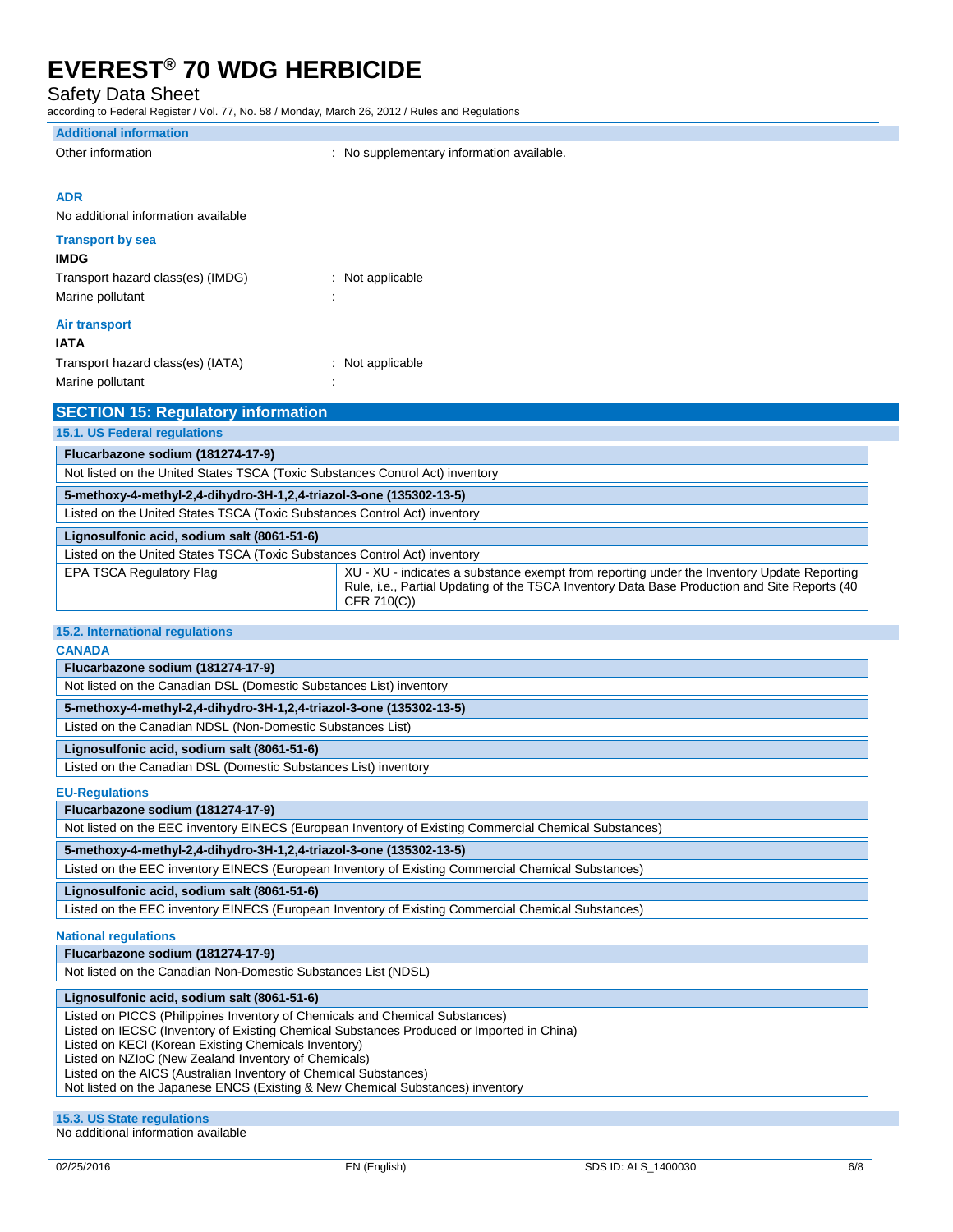Safety Data Sheet

according to Federal Register / Vol. 77, No. 58 / Monday, March 26, 2012 / Rules and Regulations

#### **15.4. US EPA - FIFRA Regulations**

This chemical is a pesticide product registered by the United States Environmental Protection Agency and is subject to certain labelling requirements under federal pesticide law. These requirements differ from the classification criteria and hazard information required for safety data sheets (SDS), and for workplace labels of non-pesticide chemicals. The hazard information required on the pesticide label is reproduced below. The pesticide label also includes other important information, including directions for use. Signal word (FIFRA) : CAUTION. Hazard statements (FIFRA) : Harmful if absorbed through skin. Avoid contact with skin, eyes or clothing. Environmental hazards : Do not apply directly to water, or to areas where surface water is present or to intertidal areas below the mean high water mark. Do not apply when weather conditions favor drift from areas treated. Do not contaminate water when disposing of equipment washwaters or rinsate. Physical or Chemical hazards : None **SECTION 16: Other information** Revision date : 02/25/2016 Data sources **State Substances In the Contract Contract Chemicals Agency (ECHA) Registered Substances list. Accessed at** http://echa.europa.eu/. Krister Forsberg and S.Z. Mansdorf, "Quick Selection Guide to Chemical Protective Clothing", Fifth Edition. National Fire Protection Association. Fire Protection Guide to Hazardous Materials; 10th edition. OSHA 29CFR 1910.1200 Hazard Communication Standard. REGULATION (EC) No 1272/2008 OF THE EUROPEAN PARLIAMENT AND OF THE COUNCIL of 16 December 2008 on classification, labelling and packaging of substances and mixtures, amending and repealing Directives 67/548/EEC and 1999/45/EC, and amending Regulation (EC) No 1907/2006. TSCA Chemical Substance Inventory. Accessed at http://www.epa.gov/oppt/existingchemicals/pubs/tscainventory/howto.html. Abbreviations and acronyms : ACGIH (American Conference of Governement Industrial Hygienists). ATE: Acute Toxicity Estimate. CAS (Chemical Abstracts Service) number. CLP: Classification, Labelling, Packaging. EC50: Environmental Concentration associated with a response by 50% of the test population. GHS: Globally Harmonized System (of Classification and Labeling of Chemicals). LD50: Lethal Dose for 50% of the test population. OSHA: Occupational Safety & Health Administration. TSCA: Toxic Substances Control Act. Other information : None. Full text of H-statements: H317 May cause an allergic skin reaction H373 May cause damage to organs through prolonged or repeated exposure NFPA health hazard **in the state of the Could** cause irritation but only minor residual injury even if no treatment is given. NFPA fire hazard **in the state of the state of the state of the state of the state of the state of the state of the state of the state of the state of the state of the state of the state of the state of the state of the st** NFPA reactivity in the stable of the stable, even under fire exposure conditions,  $\overline{0}$ and not reactive with water. Indication of changes: Transport information.

Redstone SDS US GHS for Arysta

**SDS Prepared by:** The Redstone Group, LLC. 6077 Frantz Rd Suite 206 Dublin, Ohio, USA 43016 614.923.7472 www.redstonegrp.com